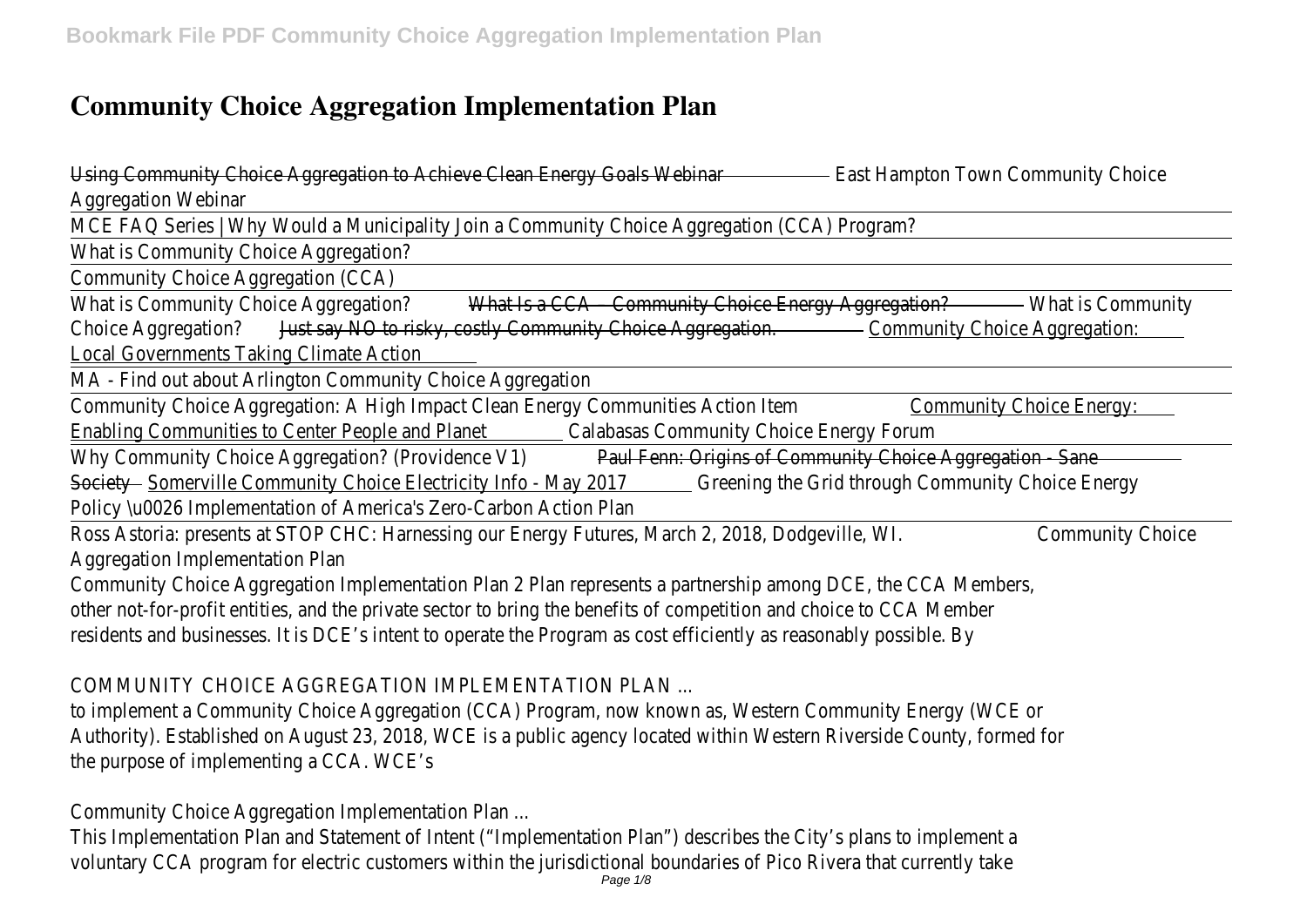bundled electric service from Southern California Edison ("SCE").

COMMUNITY CHOICE AGGREGATION IMPLEMENTATION PLAN AND ...

to local governments in forming CCAs, although a County itself is precluded from pursuing aggregation. Implementation Plan and its CCA Administration Agreements with individual communities, MEGA intends advice and assistance in creating CCA Programs which transcend the jurisdictional boundaries to which

### COMMUNITY CHOICE AGGREGATION IMPLEMENTATION LAN

The Peninsula Clean Energy Authority ("PCEA") is a public agency located within the geographic boundar Mateo County, formed for the purposes of implementing a community choice aggregation ("CCA") progr Program" or "PCE").

## COMMUNITY CHOICE AGGREGATION IMPLEMENTATION PLAN AND ...

Redwood Coast Energy Authority Community Choice Aggregation Implementation Plan (First Revised and This update to the Redwood Coast Energy Authority CCA Implementation Plan and Statement of Intent following changes to the original October 2016 version: 1. Adds the City of Ferndale to the geographic

#### COMMUNITY CHOICE AGGREGATION IMPLEMENTATION PLAN ...

Plan describes the Lancaster Community Choice Aggregation's plans to implement a Community Choice program for retail electric service customers within the jurisdictional boundaries of the City of Lancast electric service customers in the City of Lancaster currently receive bundled retail

#### COMMUNITY CHOICE AGGREGATION IMPLEMENTATION PLAN

Plan describes the Lancaster Community Choice Aggregation's plans to implement a Community Choice program for retail electric service customers within the jurisdictional boundaries of the City of Lancast electric service customers in the City of Lancaster currently receive bundled retail

## COMMUNITY CHOICE AGGREGATION REVISED IMPLEMENTATION PLAN

Implementation of AVCE will enable customers within Apple Valley's service area to take advantage of the opportunities granted by Assembly Bill 117 ("AB 117"), the Community Choice Aggregation Law.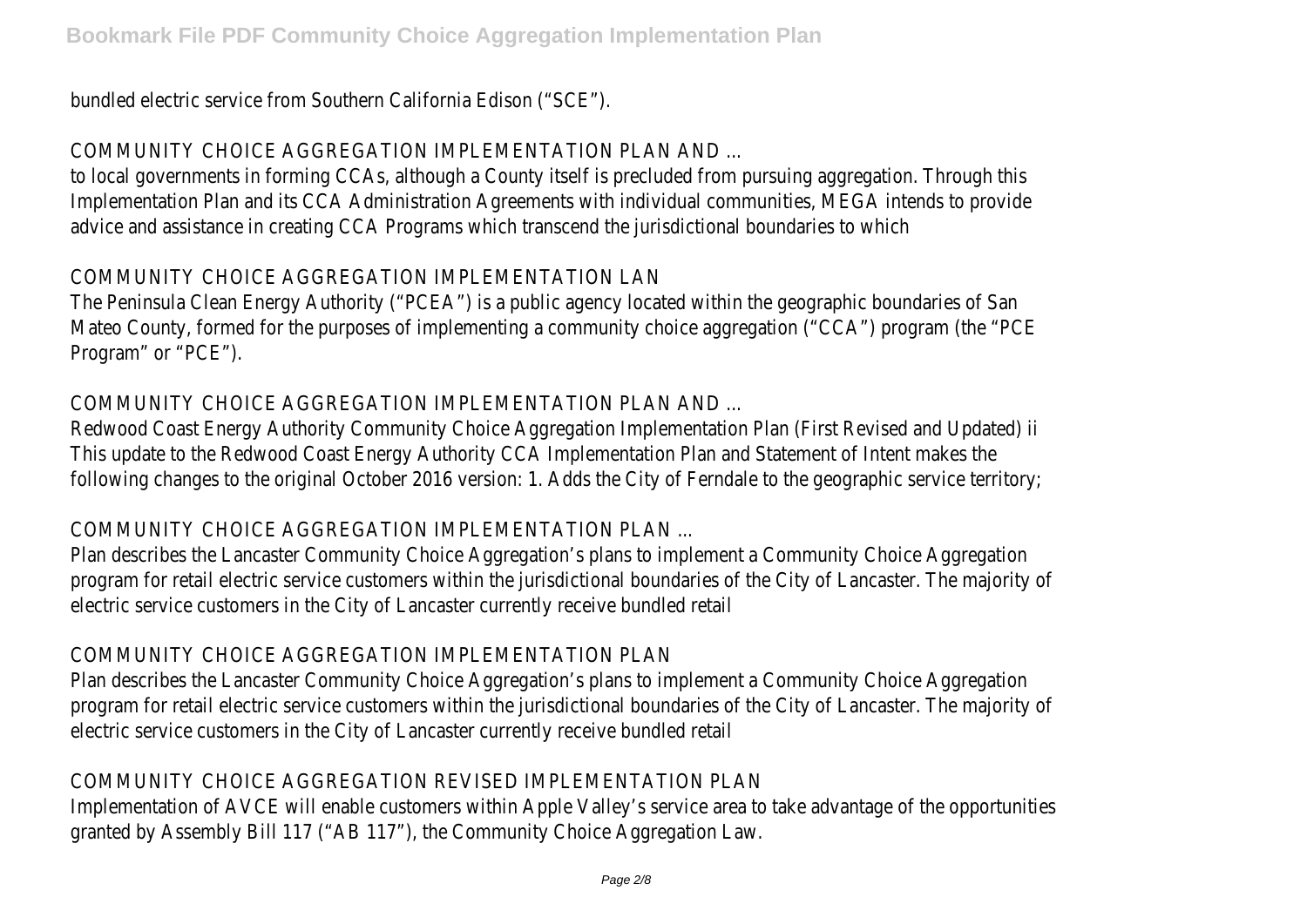COMMUNITY CHOICE AGGREGATION IMPLEMENTATION PLAN AND ...

Valley Clean Energy Alliance Implementation Plan and Statement of Intent 2 The California Public Utilities the relevant legal authority for VCEA to become a Community Choice Aggregator and imparts the California Public Utilities Commission ("CPUC" or "Commission") with the responsibility for establishing the cost recovery that must be in place before customers can begin receiving electrical service through VCEA's Program.

COMMUNITY CHOICE AGGREGATION IMPLEMENTATION PLAN AND ...

SJP Implementation Plan CHAPTER 1 – Introduction 3 December 2016 CHAPTER Introduction1 – The City ("City" or "San Jacinto"), located within Riverside County, is pursuing the implementation of a communit aggregation program ("CCA"), which has been

COMMUNITY CHOICE AGGREGATION IMPLEMENTATION PLAN AND ...

implementation of a community choice aggregation program ("CCA"), which has been temporarily named CCA (the "Program" or "SBCCA"). SBCCA will offer service to all eligible customers within

COMMUNITY CHOICE AGGREGATION IMPLEMENTATION PLAN AND ...

This revision of the Marin Energy Authority Community Choice Aggregation Implementation Plan and Sta ("Revised Implementation Plan") describes the Authority's expansion plans to include the City of Richmo to the Commission, "the Energy Division is required to receive and review a revised MEA/MCE implemen reflecting changes/consequences of additional members."

MARIN ENERGY AUTHORITY - MCE Community Choice Energy

Community Choice Aggregation Community Choice Aggregation allows communities to offer procurement electric customers within their boundaries. CCA CODE OF CONDUCT: D12-12-036. Code of Conduct Audit June 2017. Apple Valley Choice Energy (AVCE) November 22, 2016: Letter Certifying implementation pla Clean Energy

Community Choice Aggregation Final

Click here to watch this special announcement from Palm Springs Mayor Geoff Kors about how Desert Energy can help save you money on your electricity bill and benefit the community. All residents and bu City of Palm Springs were enrolled in DCE's Carbon Free plan which currently is about a 2.5% increase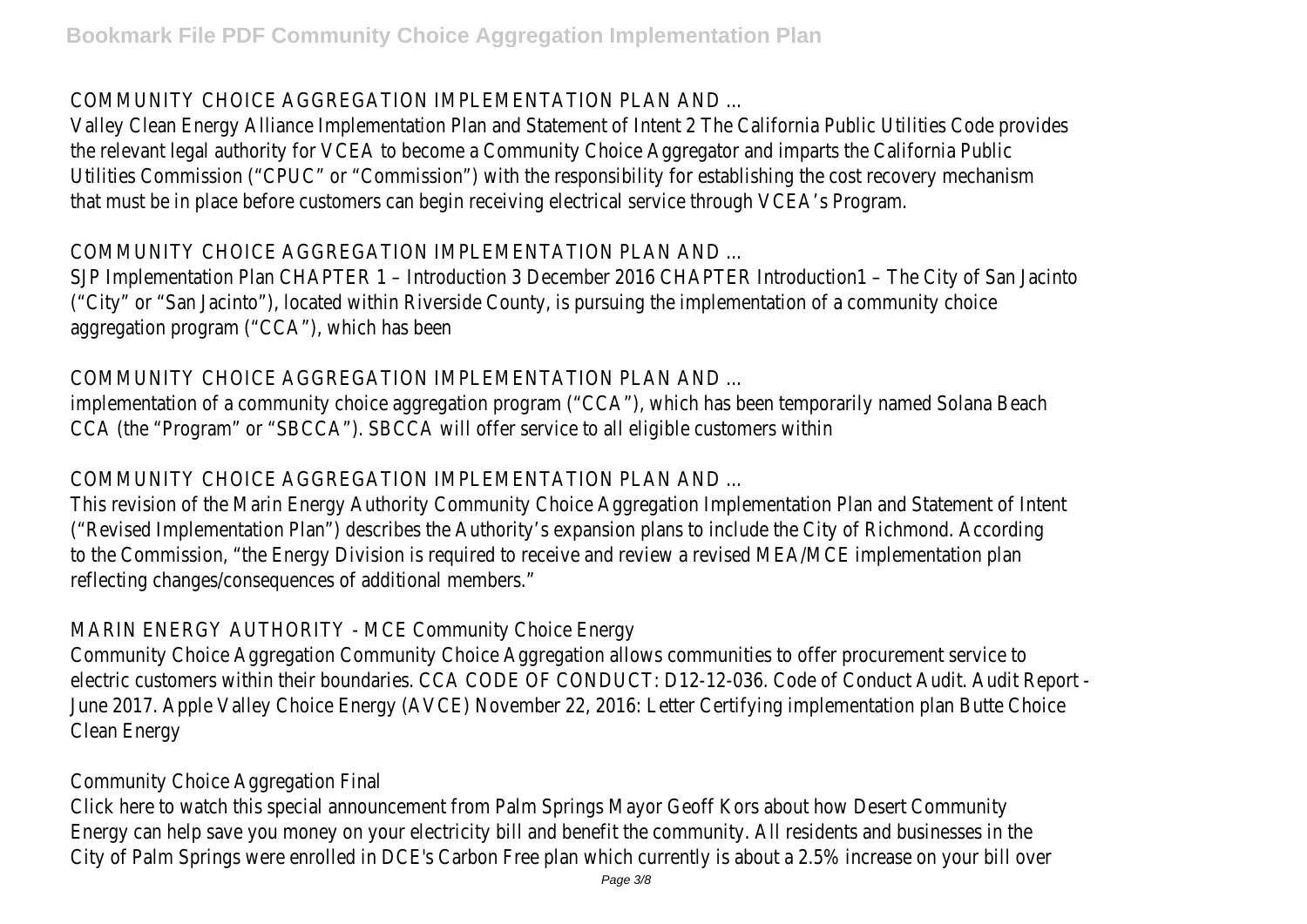SCE's base rate for residential customers.

Desert Community Energy – The Power of Choice

Community Choice Aggregation Business Plan. View PDF. Implementation Plan: Community Choice Aggree Implementation Plan & Statement of Intent. View PDF. Ratepayer Survey: Report on Results. View PDF. Management Policy: View PDF. 2020 Integrated Resource Plan: View WCE\_v1 (PDF)

Resources - Western Community Energy

Community Choice Aggregation (CCA), authorized by Assembly Bill 117, is a state law that allows cities, other authorized entities, such as Joint Powers Authorities, to aggregate electricity demand within the order to purchase and/or generate

Board of Directors Meeting Agenda ... - City of Carlsbad

Butte Choice Energy Implementation Plan Chapter 1 – Introduction Butte Choice Energy (BCE) is a public within Butte County, formed for the purpose of implementing a community choice aggregation program Agencies of the BCE

DRAFT COMMUNITY CHOICE AGGREGATION IMPLEMENTATION PLAN AND ...

EBCE Implementation Plan CHAPTER 1 1– Introduction East Bay Community Energy Authority (EBCEA) is agency located within Alameda County, formed for the purpose of implementing a community choice ag program

Using Community Choice Aggregation to Achieve Clean Energy Goalst Mabinoton Town Community Choice Aggregation Webinar

MCE FAQ Series | Why Would a Municipality Join a Community Choice Aggregation (CCA) Program?

What is Community Choice Aggregation?

Community Choice Aggregation (CCA)

What is Community Choice Aggres at the Acca – Community Choice Energy Agg Mention Community Choice Aggregation? Say NO to risky, costly Community Choice Aggregation. Choice Aggregation: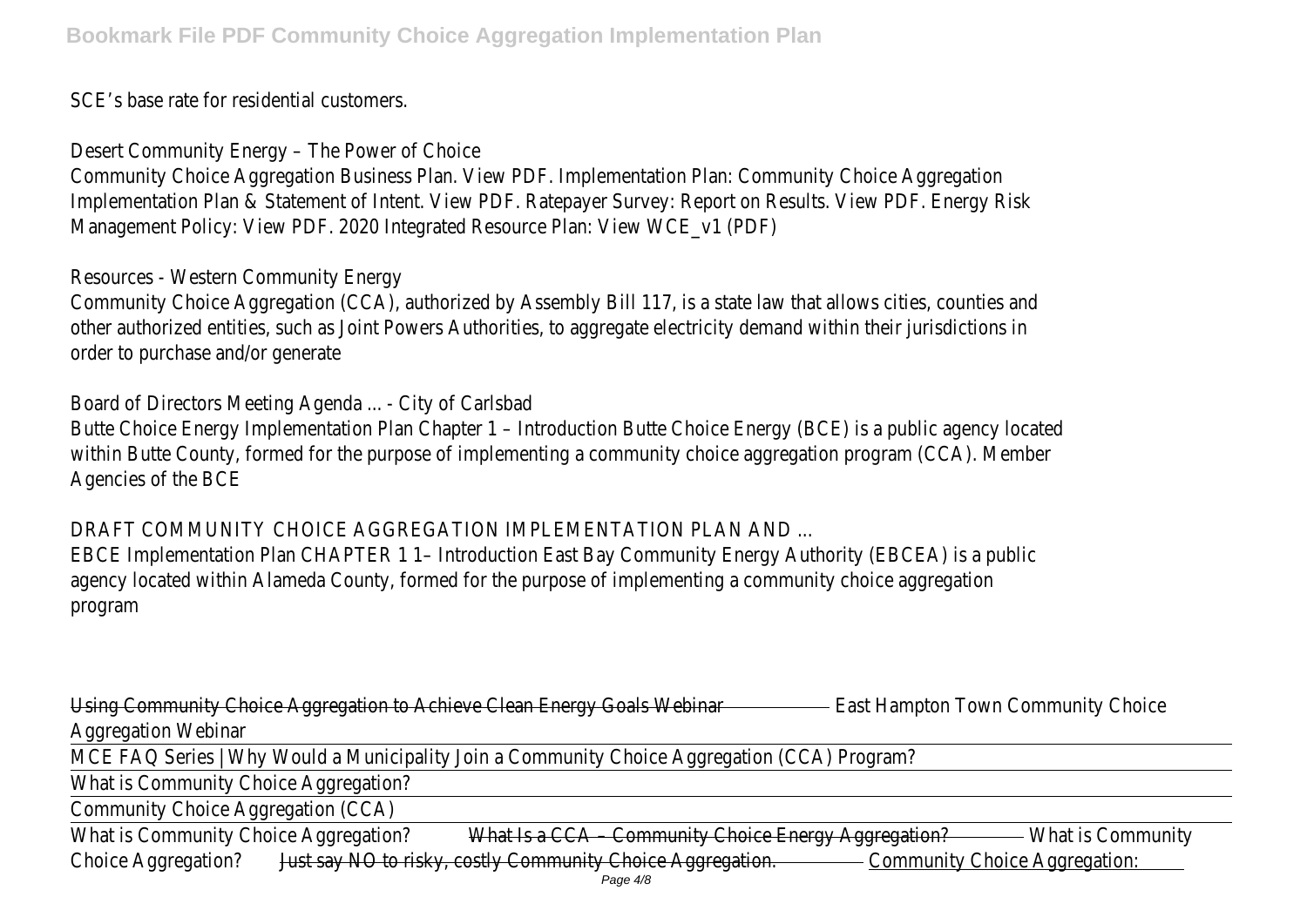#### Local Governments Taking Climate Action

MA - Find out about Arlington Community Choice Aggregation

Community Choice Aggregation: A High Impact Clean Energy Communit@ Samarunity Lembice Energy: Enabling Communities to Center People and a Palanet Community Choice Energy Forum

Why Community Choice Aggregation? (Providende Van: Origins of Community Choice Aggregation - Sane Societ Somerville Community Choice Electricity Info - Green 2017 The Grid through Community Choice Energy Policy \u0026 Implementation of America's Zero-Carbon Action Plan

Ross Astoria: presents at STOP CHC: Harnessing our Energy Futures, March 2, 2008, modity CleoMA. Aggregation Implementation Plan

Community Choice Aggregation Implementation Plan 2 Plan represents a partnership among DCE, the CO other not-for-profit entities, and the private sector to bring the benefits of competition and choice to residents and businesses. It is DCE's intent to operate the Program as cost efficiently as reasonably possible.

COMMUNITY CHOICE AGGREGATION IMPLEMENTATION PLAN ...

to implement a Community Choice Aggregation (CCA) Program, now known as, Western Community Ene Authority). Established on August 23, 2018, WCE is a public agency located within Western Riverside C the purpose of implementing a CCA. WCE's

Community Choice Aggregation Implementation Plan ...

This Implementation Plan and Statement of Intent ("Implementation Plan") describes the City's plans to voluntary CCA program for electric customers within the jurisdictional boundaries of Pico Rivera that currently bundled electric service from Southern California Edison ("SCE").

COMMUNITY CHOICE AGGREGATION IMPLEMENTATION PLAN AND ...

to local governments in forming CCAs, although a County itself is precluded from pursuing aggregation. Implementation Plan and its CCA Administration Agreements with individual communities, MEGA intends advice and assistance in creating CCA Programs which transcend the jurisdictional boundaries to which

## COMMUNITY CHOICE AGGREGATION IMPLEMENTATION LAN

The Peninsula Clean Energy Authority ("PCEA") is a public agency located within the geographic boundaries of San Mateo County, formed for the purposes of implementing a community choice aggregation ("CCA") progr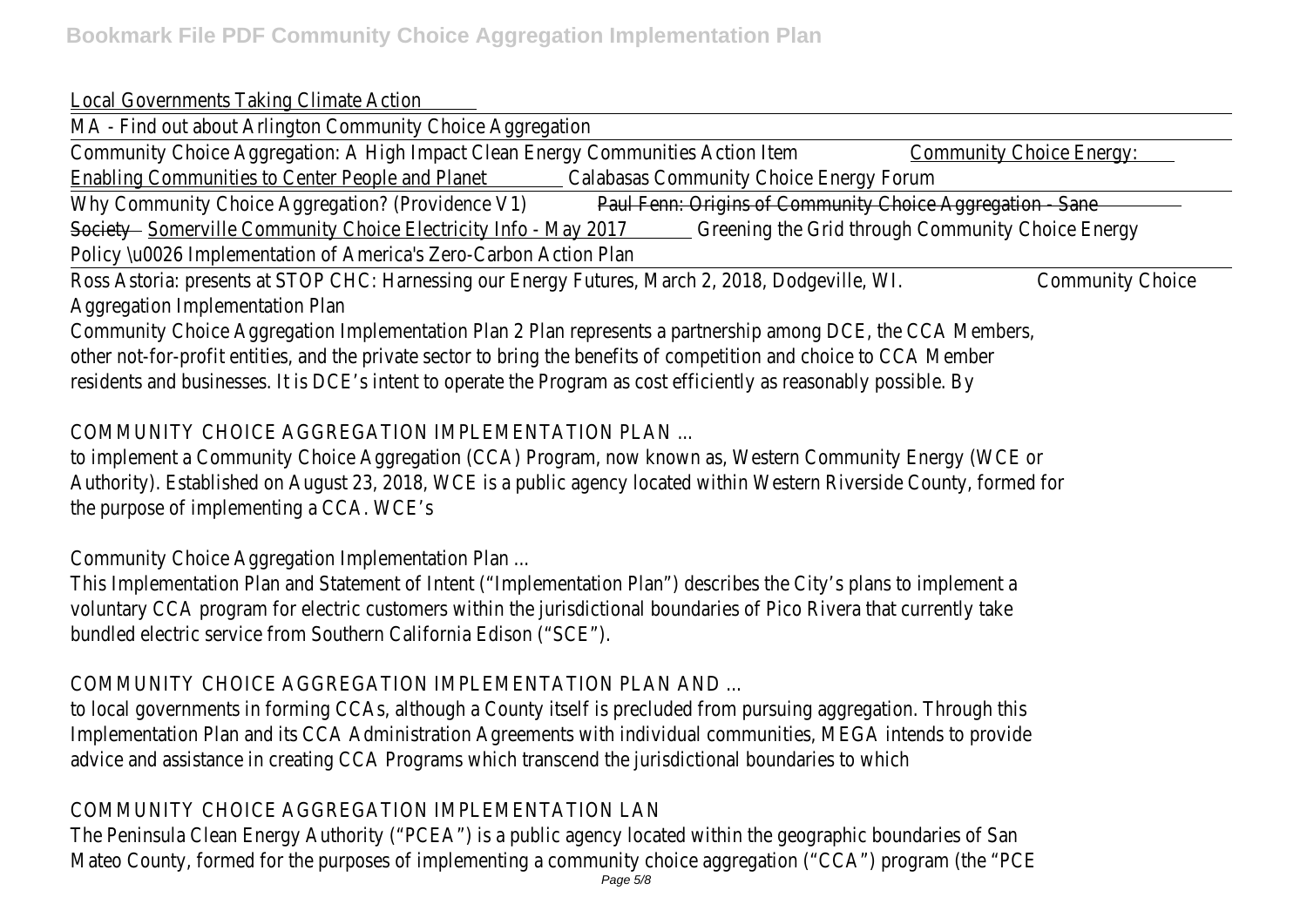Program" or "PCE").

COMMUNITY CHOICE AGGREGATION IMPLEMENTATION PLAN AND ...

Redwood Coast Energy Authority Community Choice Aggregation Implementation Plan (First Revised and This update to the Redwood Coast Energy Authority CCA Implementation Plan and Statement of Intent following changes to the original October 2016 version: 1. Adds the City of Ferndale to the geographic

COMMUNITY CHOICE AGGREGATION IMPLEMENTATION PLAN ...

Plan describes the Lancaster Community Choice Aggregation's plans to implement a Community Choice program for retail electric service customers within the jurisdictional boundaries of the City of Lancast electric service customers in the City of Lancaster currently receive bundled retail

## COMMUNITY CHOICE AGGREGATION IMPLEMENTATION PLAN

Plan describes the Lancaster Community Choice Aggregation's plans to implement a Community Choice program for retail electric service customers within the jurisdictional boundaries of the City of Lancast electric service customers in the City of Lancaster currently receive bundled retail

## COMMUNITY CHOICE AGGREGATION REVISED IMPLEMENTATION PLAN

Implementation of AVCE will enable customers within Apple Valley's service area to take advantage of the granted by Assembly Bill 117 ("AB 117"), the Community Choice Aggregation Law.

## COMMUNITY CHOICE AGGREGATION IMPLEMENTATION PLAN AND ...

Valley Clean Energy Alliance Implementation Plan and Statement of Intent 2 The California Public Utilities the relevant legal authority for VCEA to become a Community Choice Aggregator and imparts the California Utilities Commission ("CPUC" or "Commission") with the responsibility for establishing the cost recovery that must be in place before customers can begin receiving electrical service through VCEA's Program.

## COMMUNITY CHOICE AGGREGATION IMPLEMENTATION PLAN AND ...

SJP Implementation Plan CHAPTER 1 – Introduction 3 December 2016 CHAPTER Introduction1 – The City ("City" or "San Jacinto"), located within Riverside County, is pursuing the implementation of a communit aggregation program ("CCA"), which has been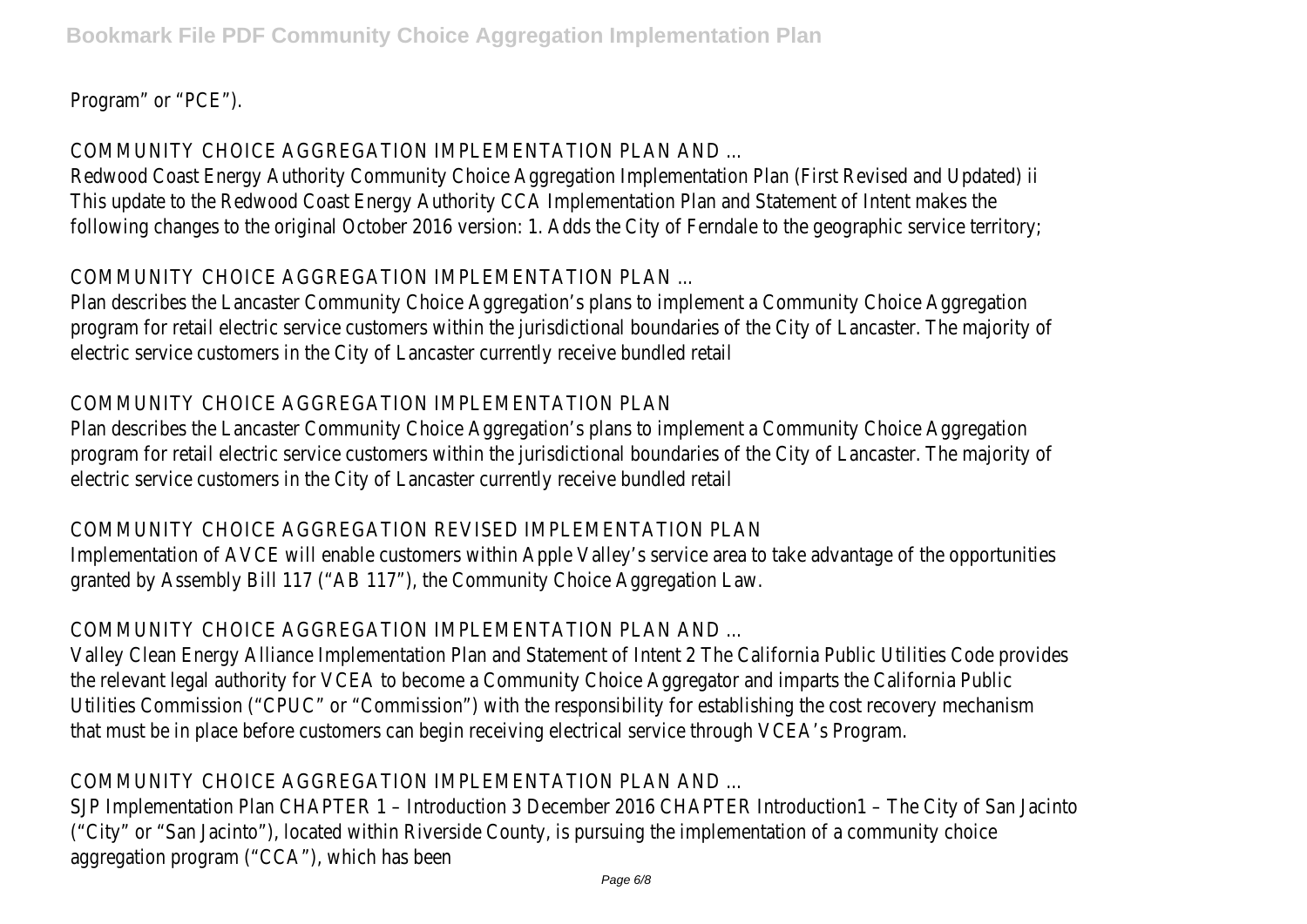COMMUNITY CHOICE AGGREGATION IMPLEMENTATION PLAN AND ...

implementation of a community choice aggregation program ("CCA"), which has been temporarily named CCA (the "Program" or "SBCCA"). SBCCA will offer service to all eligible customers within

COMMUNITY CHOICE AGGREGATION IMPLEMENTATION PLAN AND ...

This revision of the Marin Energy Authority Community Choice Aggregation Implementation Plan and Statement of ("Revised Implementation Plan") describes the Authority's expansion plans to include the City of Richmo to the Commission, "the Energy Division is required to receive and review a revised MEA/MCE implemen reflecting changes/consequences of additional members."

MARIN ENERGY AUTHORITY - MCE Community Choice Energy

Community Choice Aggregation Community Choice Aggregation allows communities to offer procurement electric customers within their boundaries. CCA CODE OF CONDUCT: D12-12-036. Code of Conduct Audit June 2017. Apple Valley Choice Energy (AVCE) November 22, 2016: Letter Certifying implementation pla Clean Energy

Community Choice Aggregation Final

Click here to watch this special announcement from Palm Springs Mayor Geoff Kors about how Desert Energy can help save you money on your electricity bill and benefit the community. All residents and bu City of Palm Springs were enrolled in DCE's Carbon Free plan which currently is about a 2.5% increase SCE's base rate for residential customers.

Desert Community Energy – The Power of Choice

Community Choice Aggregation Business Plan. View PDF. Implementation Plan: Community Choice Aggree Implementation Plan & Statement of Intent. View PDF. Ratepayer Survey: Report on Results. View PDF. Management Policy: View PDF. 2020 Integrated Resource Plan: View WCE\_v1 (PDF)

Resources - Western Community Energy

Community Choice Aggregation (CCA), authorized by Assembly Bill 117, is a state law that allows cities, other authorized entities, such as Joint Powers Authorities, to aggregate electricity demand within the